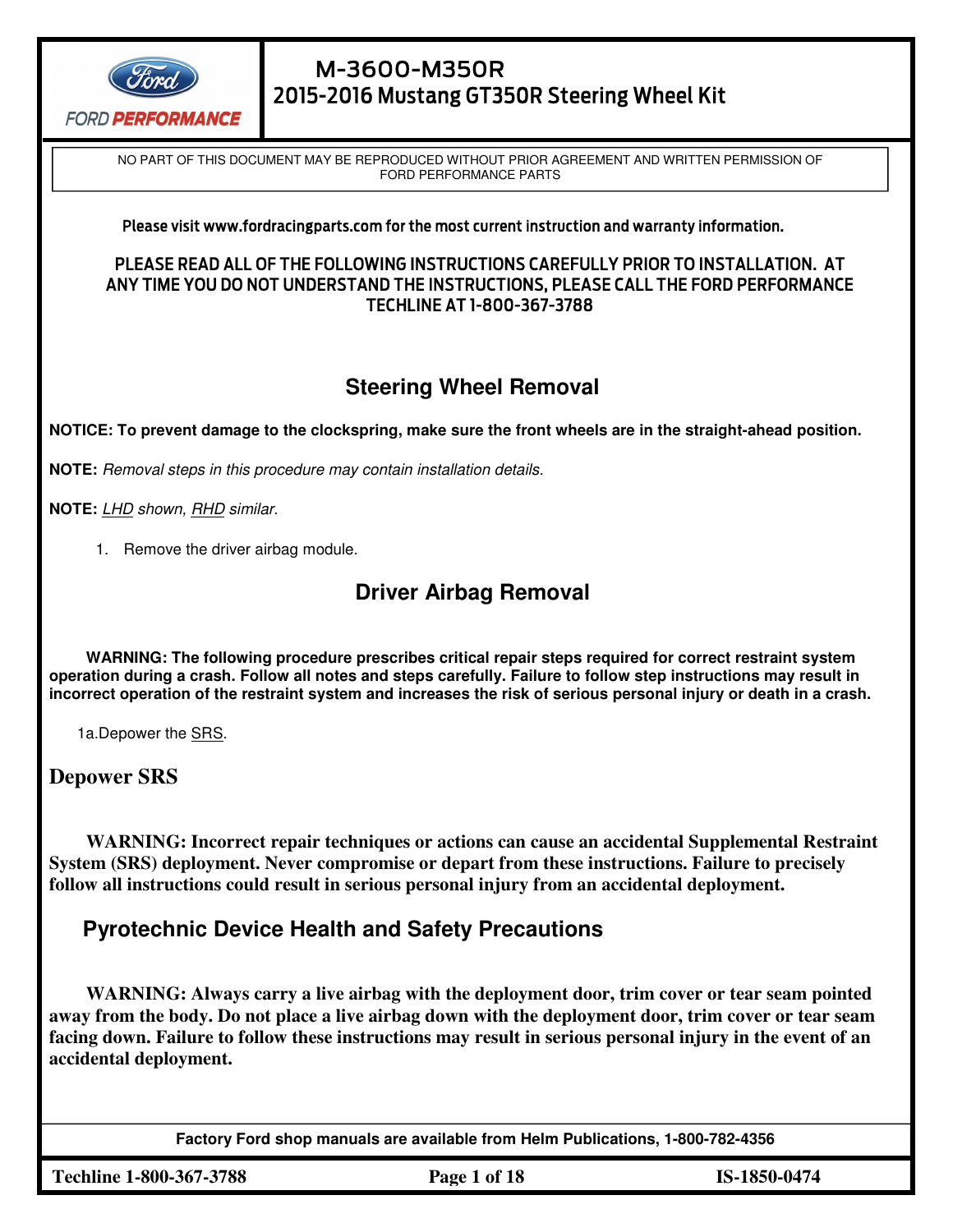

# M-3600-M350R 2015-2016 Mustang GT350R Steering Wheel Kit

NO PART OF THIS DOCUMENT MAY BE REPRODUCED WITHOUT PRIOR AGREEMENT AND WRITTEN PERMISSION OF FORD PERFORMANCE PARTS

**WARNING: Always carry or transport a live safety belt inflator with the safety belt buckle bolt installed in the inflator tube hand tight. Failure to follow this instruction may result in serious personal injury in the event of an accidental deployment.**

**WARNING: Deploy all supplemental restraint system (SRS) devices (air bags, pre-tensioners, load limiters, etc.) outdoors with all personnel at least 9 meters (30 feet) away to make sure of personal safety. Due to the loud report which occurs when an SRS device is deployed, hearing protection is required. Failure to follow these instructions may result in serious personal injury.**

**WARNING: Do not bleach or re-dye the safety belt webbing, as the webbing may weaken. Failure to follow this instruction may increase the risk of serious personal injury or death in a crash.**

**WARNING: If a vehicle has been in a crash, inspect the restraints control module (RCM) and the impact sensor (if equipped) mounting areas for deformation. If damaged, restore the mounting areas to the original production configuration. A new RCM and sensors must be installed whether or not the airbags have deployed. Failure to follow these instructions may result in serious personal injury or death in a crash.**

**WARNING: All safety belt components must be inspected and corrected as part of any collision repair. Inspect all safety belt components as prescribed by Safety Belt Inspection and Repair After a Collision found in Section 501-20A General Procedures of this manual. Failure to follow this instruction may result in incorrect operation of the safety belt system and increase the risk of serious personal injury or death in a crash.**

**WARNING: Anytime the Safety Canopy or side air curtain has deployed, a new headliner and new roof pillar upper trim panels with attaching hardware must be installed. Make sure the headliner includes the word AIRBAG where it meets each roof B-pillar trim panel. Remove any other damaged components or hardware and replace with new. Always use new torque-prevailing type J-nuts when installing the Safety Canopy. Failure to follow these instructions may result in the Safety Canopy or side air curtain deploying incorrectly and increases the risk of serious personal injury or death in a crash.**

**WARNING: Do not repair or service restraint component connector terminals. If restraint connector terminals need repair, replace with the service connector pigtails. Failure to follow this instruction may result in incorrect operation of the vehicle safety restraint, which increases the risk of serious personal injury or death in a crash.**

**Factory Ford shop manuals are available from Helm Publications, 1-800-782-4356** 

**Techline 1-800-367-3788 Page 2 of 18 IS-1850-0474**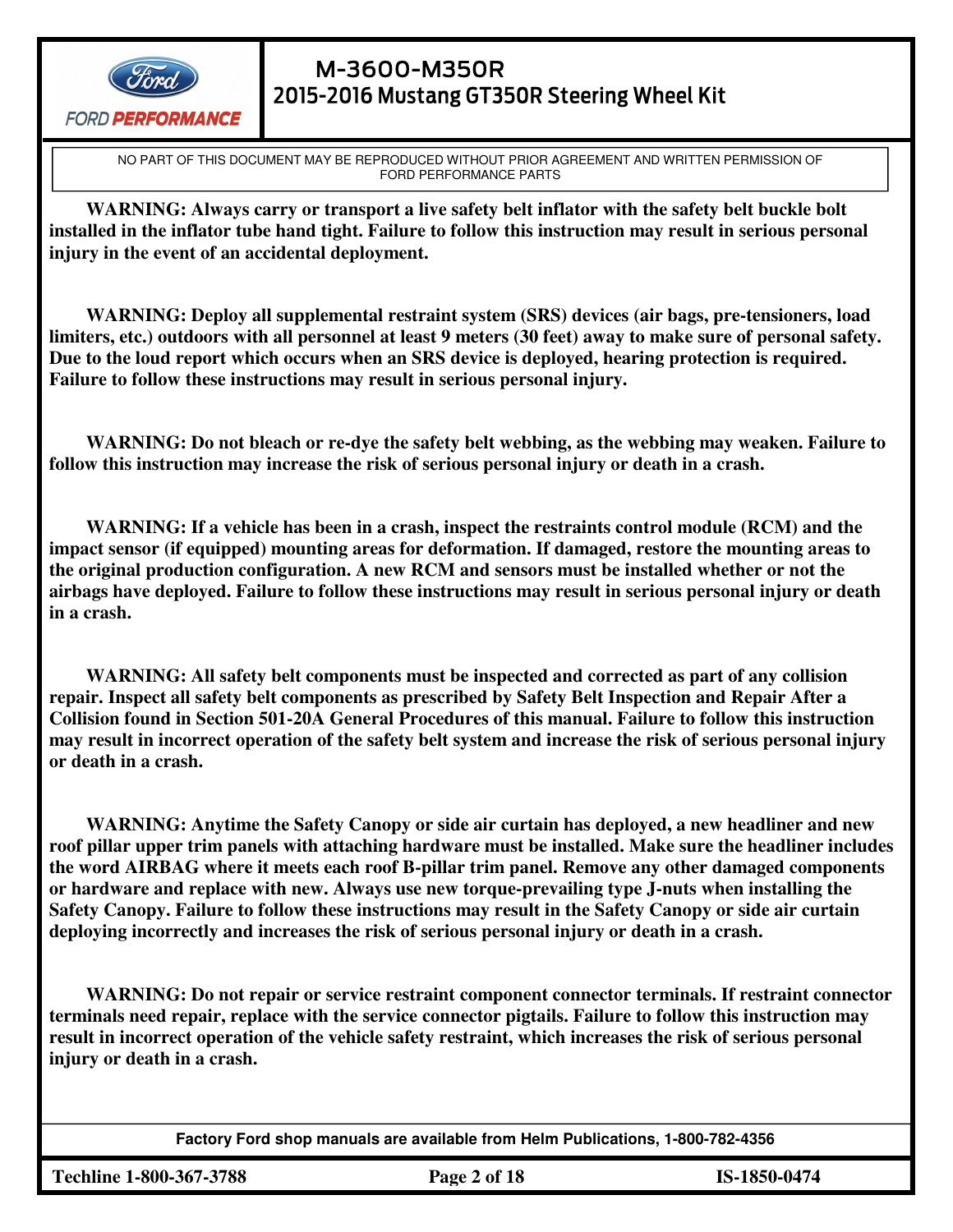

# M-3600-M350R 2015-2016 Mustang GT350R Steering Wheel Kit

NO PART OF THIS DOCUMENT MAY BE REPRODUCED WITHOUT PRIOR AGREEMENT AND WRITTEN PERMISSION OF FORD PERFORMANCE PARTS

**WARNING: Never disassemble or tamper with seat belt deployable components, including pretensioners, load limiters and inflators. Never back probe deployable device electrical connectors. Tampering or back probing may cause an accidental deployment and result in personal injury or death.**

**WARNING: Never tamper with, repair, or modify a Restraints Control Module (RCM) or any other Supplemental Restraint System (SRS) component. Failure to follow this instruction may result in incorrect operation of the Supplemental Restraint System (SRS), which increases the risk of serious personal injury or death in a crash.**

**WARNING: Never probe the electrical connectors on airbag, Safety Canopy or side air curtain assemblies. Failure to follow this instruction may result in the accidental deployment of these assemblies, which increases the risk of serious personal injury or death.**

**WARNING: Do not handle, move or change the original horizontal mounting position of the restraints control module (RCM) while the RCM is connected and the ignition switch is ON. Failure to follow this instruction may result in the accidental deployment of the Safety Canopy and cause serious personal injury or death.**

**WARNING: Do not obstruct or place objects in the deployment path of the Safety Canopy or side air curtain assembly. Never insert any type of fastener or tie strap around any portion of the Safety Canopy, side air curtain assembly, or related interior trim panel. Failure to follow this instruction may result in the Safety Canopy or side airbag curtain deploying incorrectly and increases the risk of serious personal injury or death in a crash.**

**WARNING: Occupant Classification System (OCS) parts are calibrated as an assembly and must only be replaced in the configuration they are sold. Never separate parts of an assembly. Failure to follow this instruction may result in incorrect operation of the OCS and increases the risk of serious personal injury or death in a crash.**

**WARNING: Never allow oil, grease, water or foreign contaminants to get on/in the occupant classification system (OCS) components or electrical connectors. Failure to follow this instruction may result in incorrect operation of the OCS and increases the risk of serious personal injury or death in a crash.**

**Factory Ford shop manuals are available from Helm Publications, 1-800-782-4356** 

**Techline 1-800-367-3788 Page 3 of 18 IS-1850-0474**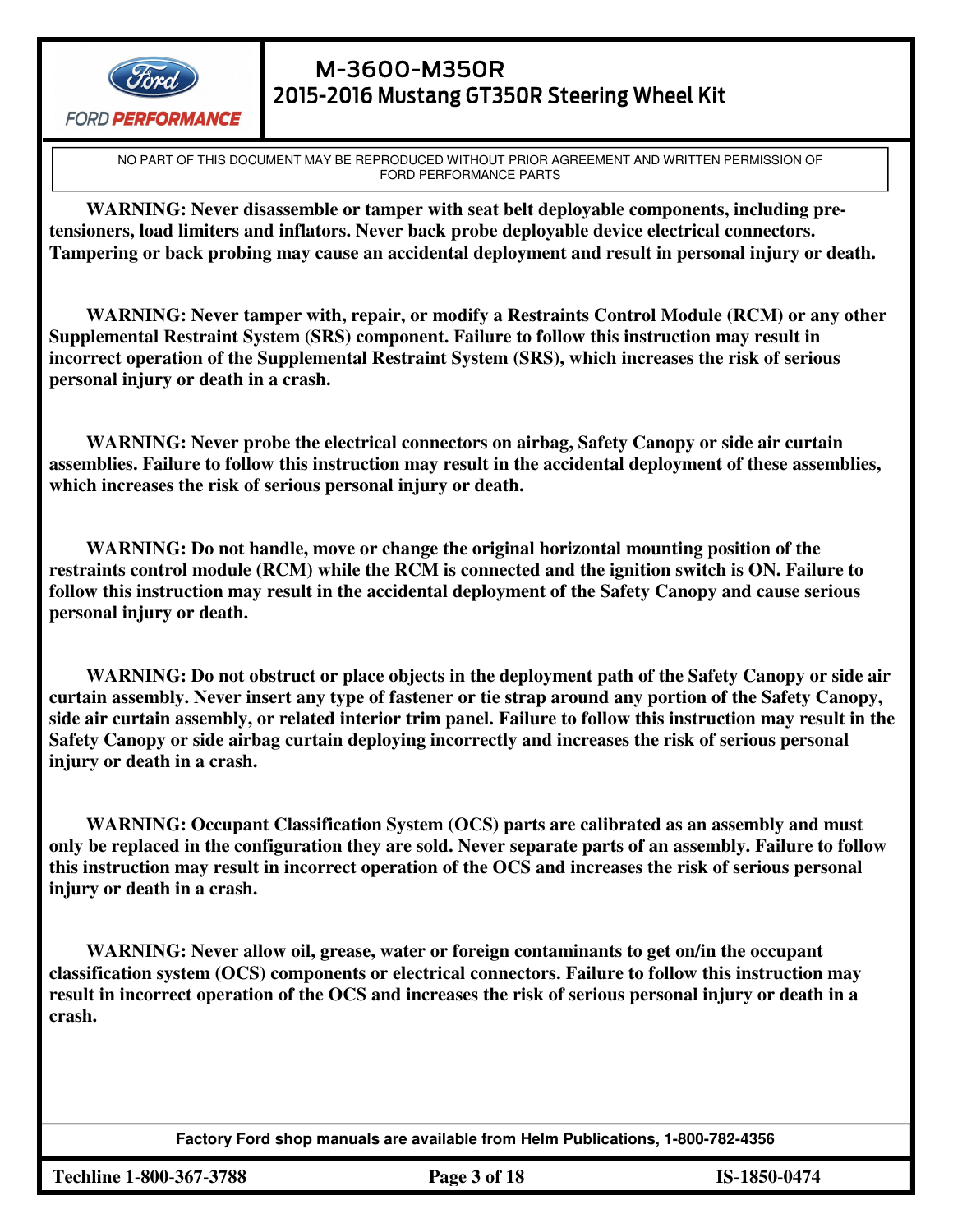

# M-3600-M350R 2015-2016 Mustang GT350R Steering Wheel Kit

NO PART OF THIS DOCUMENT MAY BE REPRODUCED WITHOUT PRIOR AGREEMENT AND WRITTEN PERMISSION OF FORD PERFORMANCE PARTS

**WARNING: Always tighten the fasteners of the restraints control module (RCM) and impact sensor (if equipped) to the specified torque. Failure to do so may result in incorrect restraint system operation, which increases the risk of personal injury or death in a crash.**

**WARNING: Always carry a live Safety Canopy or side air curtain assembly with the tear seam pointed away from your body. Failure to follow this instruction may result in serious personal injury or death in the event of an accidental deployment.**

**WARNING: Do not paint any airbag trim covers or deployment doors. Paint may cause the airbag to deploy incorrectly. Failure to follow this instruction may increase the risk of serious personal injury or death in a crash.**

**WARNING: Always carry the live hood actuator by holding it around the cylinder with the mounting bracket up and with the cap pointing away from the body. Always place the live hood actuator on its side with the cap pointing away from people. Never place anything in front of the cap. Failure to follow these instructions may result in serious personal injury in the event of an accidental deployment.**

**WARNING: If a vehicle has been in a pedestrian impact, inspect the impact sensor mounting areas for damage. If damaged, a new bumper cover must be installed. New pedestrian impact sensors must be installed. Failure to follow these instructions may result in serious personal injury or death in a pedestrian impact.**

**WARNING: Do not repair or service pedestrian protection system component connector terminals. If pedestrian protection system connector terminals need repair, replace with the service connector pigtails. Failure to follow this instruction may result in incorrect operation of the vehicle pedestrian protection system, which increases the risk of serious personal injury or death in a pedestrian impact.**

**WARNING: Never tamper with, repair, or modify a pedestrian protection system component. Failure to follow this instruction may result in incorrect operation of the pedestrian protection system, which increases the risk of serious personal injury or death in a pedestrian impact.**

**WARNING: Never probe the electrical connectors on pedestrian protection system pyrotechnic assemblies. Failure to follow this instruction may result in the accidental deployment of these assemblies, which increases the risk of serious personal injury or death.**

**Factory Ford shop manuals are available from Helm Publications, 1-800-782-4356** 

**Techline 1-800-367-3788 Page 4 of 18 IS-1850-0474**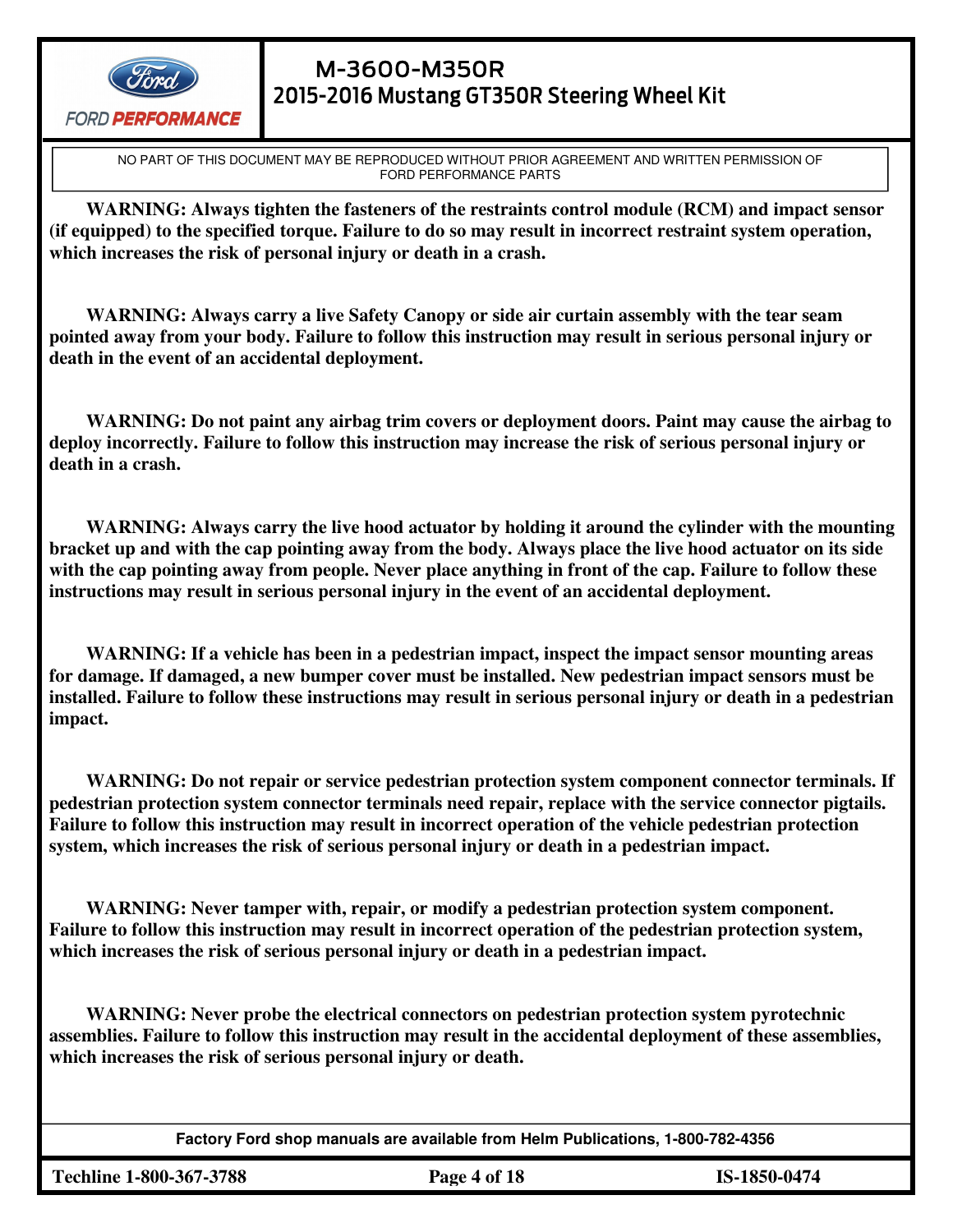

# M-3600-M350R 2015-2016 Mustang GT350R Steering Wheel Kit

NO PART OF THIS DOCUMENT MAY BE REPRODUCED WITHOUT PRIOR AGREEMENT AND WRITTEN PERMISSION OF FORD PERFORMANCE PARTS

**WARNING: Pyrotechnic components are very hot immediately after deployment and might be covered with pyrotechnic residuals. Do not handle pyrotechnic components immediately after deployment. Always wear protective gloves, safety glasses and breathing protection to prevent skin contact and inhaling of pyrotechnic residuals. Failure to follow this instruction may result in serious personnel injury.**

1b. Determine if a SRS fault is present. Turn the ignition OFF and wait 10 seconds, then turn the ignition ON and monitor the airbag warning indicator. The airbag warning indicator illuminates continuously for approximately 6 seconds and then turns off. Continue to monitor the airbag warning indicator for approximately 30 seconds as this is the time required for the RCM to complete testing of the SRS.

2b.

- If a SRS fault is present the airbag warning indicator either fails to light, remains lit continuously or flashes. The flashing may not occur until approximately 30 seconds after the ignition has been turned from OFF to ON. If this occurs, diagnose and repair any **SRS** faults before proceeding with other repairs.
- If after the ignition has been turned ON for 30 seconds the airbag warning indicator remains unlit with no chime or **SRS** message displayed in the message center, no **SRS** fault is present.
- If the airbag warning indicator is inoperative and a SRS fault exists, a chime sounds in a pattern of 5 sets of 5 beeps or a message displays in the message center. If this occurs, diagnose and repair the airbag warning indicator and any SRS faults before proceeding with other repairs.

#### **No SRS Fault Present (with ignition ON, airbag warning indicator stays off after prove out)**

**3b. . WARNING: Turn the ignition OFF and wait one minute to deplete the backup power supply. Ignition must remain OFF until repair is complete. Failure to follow this instruction may result in serious personal injury or death in the event of an accidental deployment.**

Turn the ignition OFF and wait one minute before continuing vehicle service.

4b. Turn the ignition OFF.

5b. Remove the RCM fuse.

6b. Turn the ignition ON.

7b. Using a diagnostic scan tool, carry out a Network Test. Verify that the RCM does not respond to the Network Test. If the RCM passes the Network Test, remove the correct RCM fuse and repeat the Network Test to verify before proceeding.

8b. Turn the ignition OFF.

9b. Disconnect the battery.

**Factory Ford shop manuals are available from Helm Publications, 1-800-782-4356** 

**Techline 1-800-367-3788 Page 5 of 18 IS-1850-0474**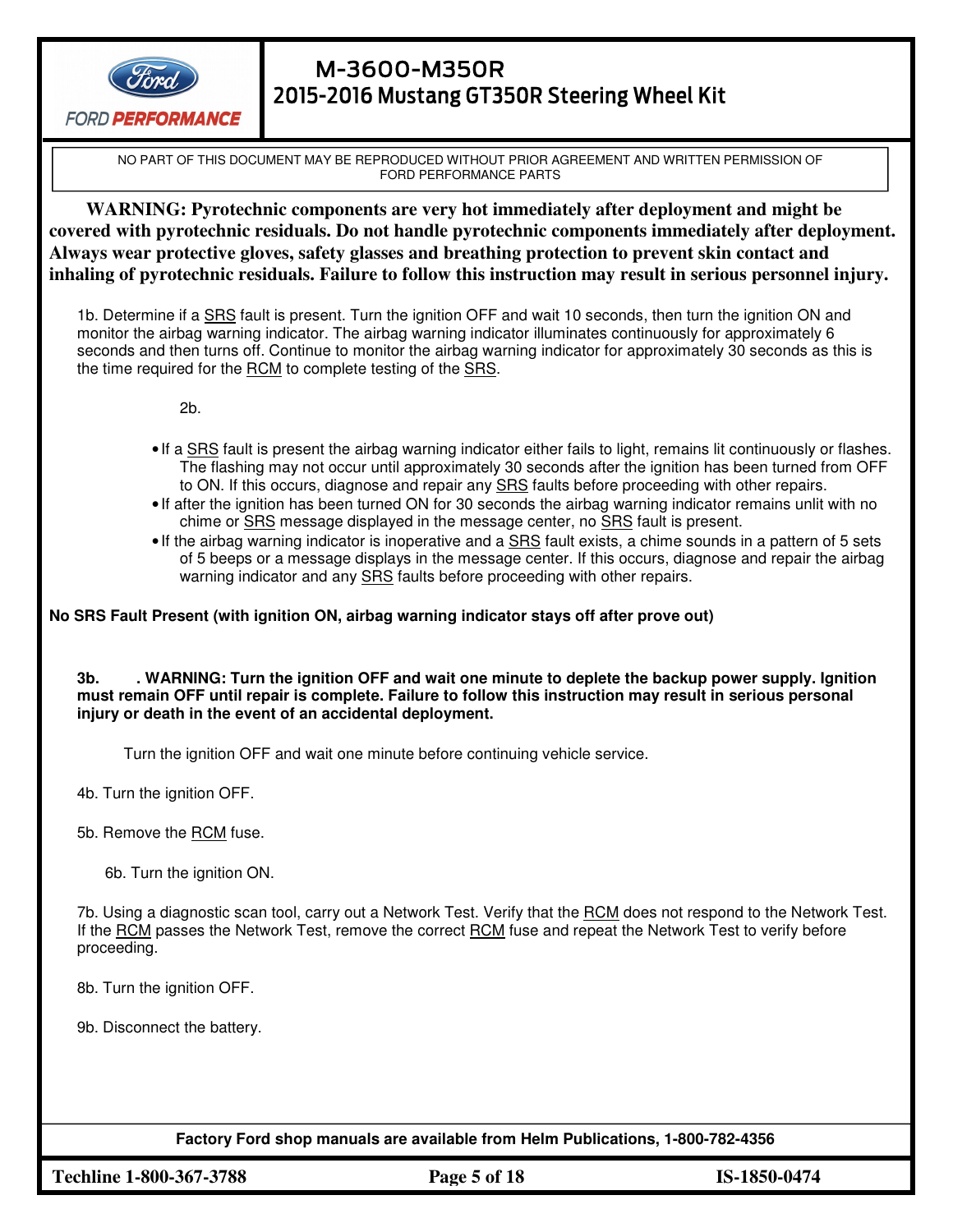

NO PART OF THIS DOCUMENT MAY BE REPRODUCED WITHOUT PRIOR AGREEMENT AND WRITTEN PERMISSION OF FORD PERFORMANCE PARTS

10b. Wait at least one minute before continuing vehicle service.

1911 - 1911 - 1911 - 1911 - 1911 - 1911 - 1911 - 1911 - 1911 - 1911 - 1911 - 1911 - 1911 - 1911 - 1911 - 1911<br>1911 - 1911 - 1911 - 1911 - 1911 - 1911 - 1911 - 1911 - 1911 - 1911 - 1911 - 1911 - 1911 - 1911 - 1911 - 1911

2a. At the LH side of the steering wheel cover, locate the hole and insert a 3 mm (0.125 inch) Allen key.



E188204

**Factory Ford shop manuals are available from Helm Publications, 1-800-782-4356** 

**Techline 1-800-367-3788 Page 6 of 18 IS-1850-0474**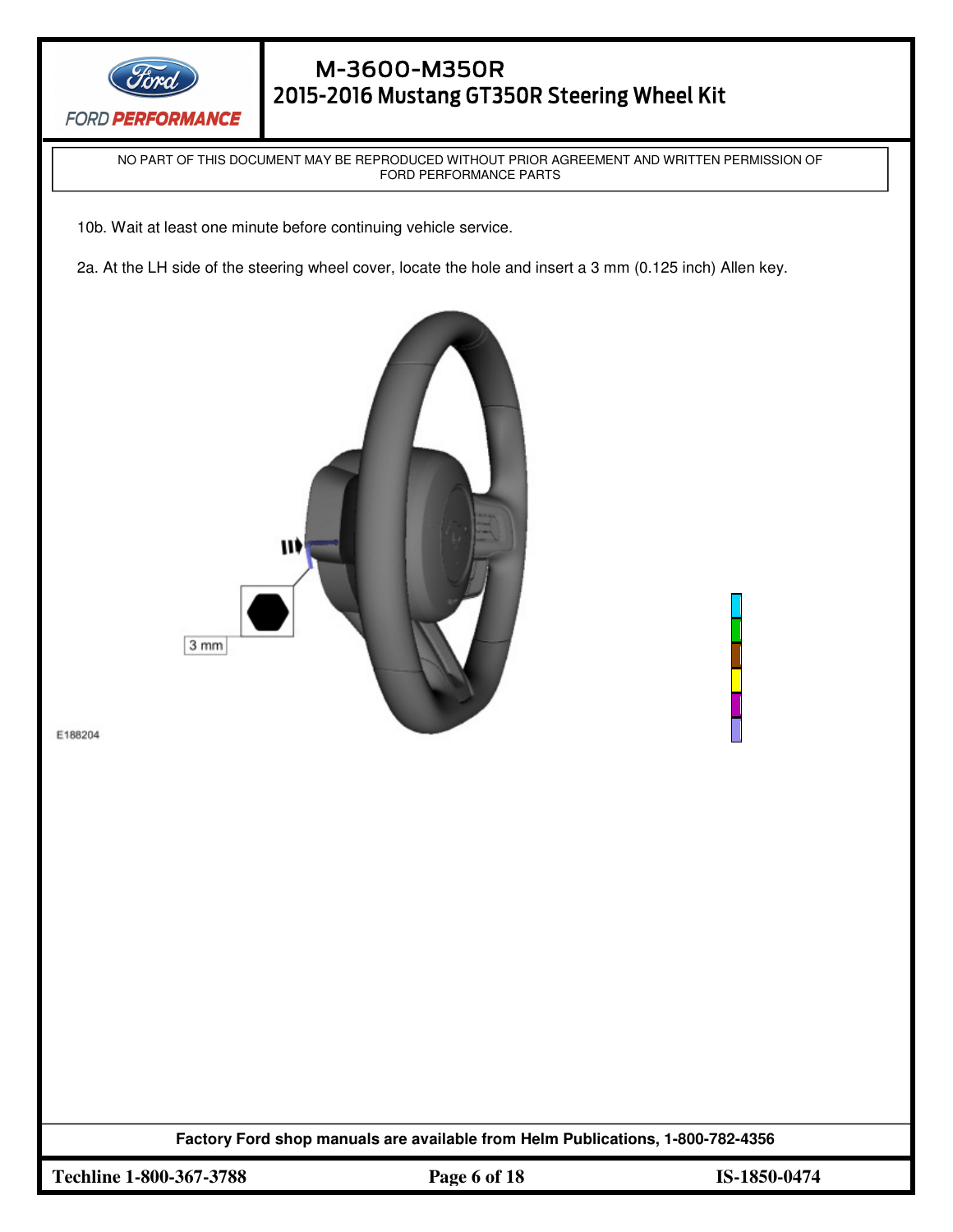

NO PART OF THIS DOCUMENT MAY BE REPRODUCED WITHOUT PRIOR AGREEMENT AND WRITTEN PERMISSION OF FORD PERFORMANCE PARTS

**3a. NOTE:** The driver airbag has been removed for clarity.

1911 - 1911 - 1911 - 1911 - 1911 - 1911 - 1911 - 1911 - 1911 - 1911 - 1911 - 1911 - 1911 - 1911 - 1911 - 1911<br>1911 - 1911 - 1911 - 1911 - 1911 - 1911 - 1911 - 1911 - 1911 - 1911 - 1911 - 1911 - 1911 - 1911 - 1911 - 1911

Angle the inserted end of the Allen key up and toward the front of the vehicle for ideal contact with the spring clip.



**Factory Ford shop manuals are available from Helm Publications, 1-800-782-4356** 

**Techline 1-800-367-3788 Page 7 of 18 IS-1850-0474**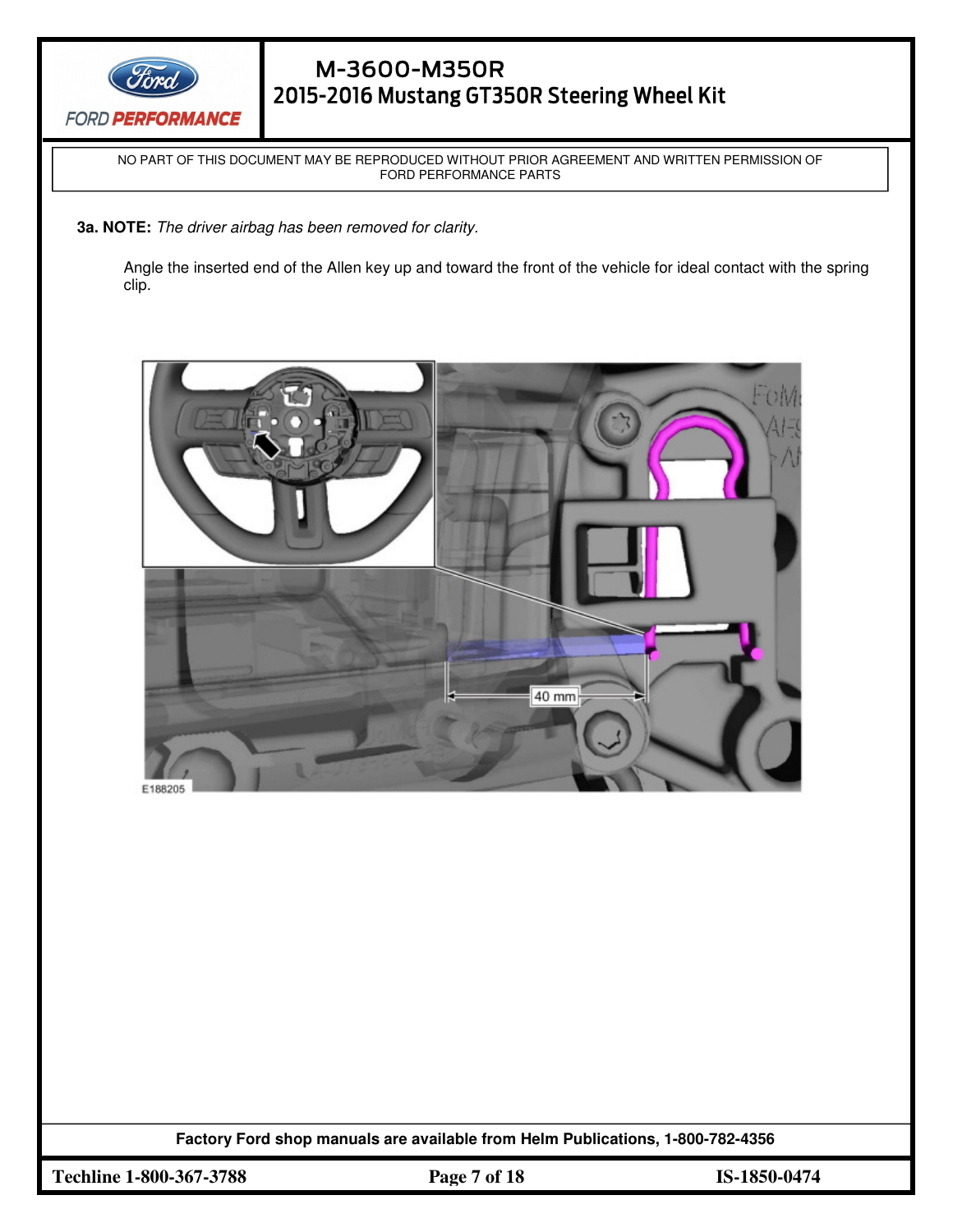

# M-3600-M350R 2015-2016 Mustang GT350R Steering Wheel Kit

NO PART OF THIS DOCUMENT MAY BE REPRODUCED WITHOUT PRIOR AGREEMENT AND WRITTEN PERMISSION OF FORD PERFORMANCE PARTS

4a.

- 4-1. Push in on the steering wheel spring clip to release the driver airbag retainer.
- 4-2.Pull the LH side of driver airbag out and separate it from the steering wheel.



E188206

**Factory Ford shop manuals are available from Helm Publications, 1-800-782-4356** 

**Techline 1-800-367-3788 Page 8 of 18 IS-1850-0474**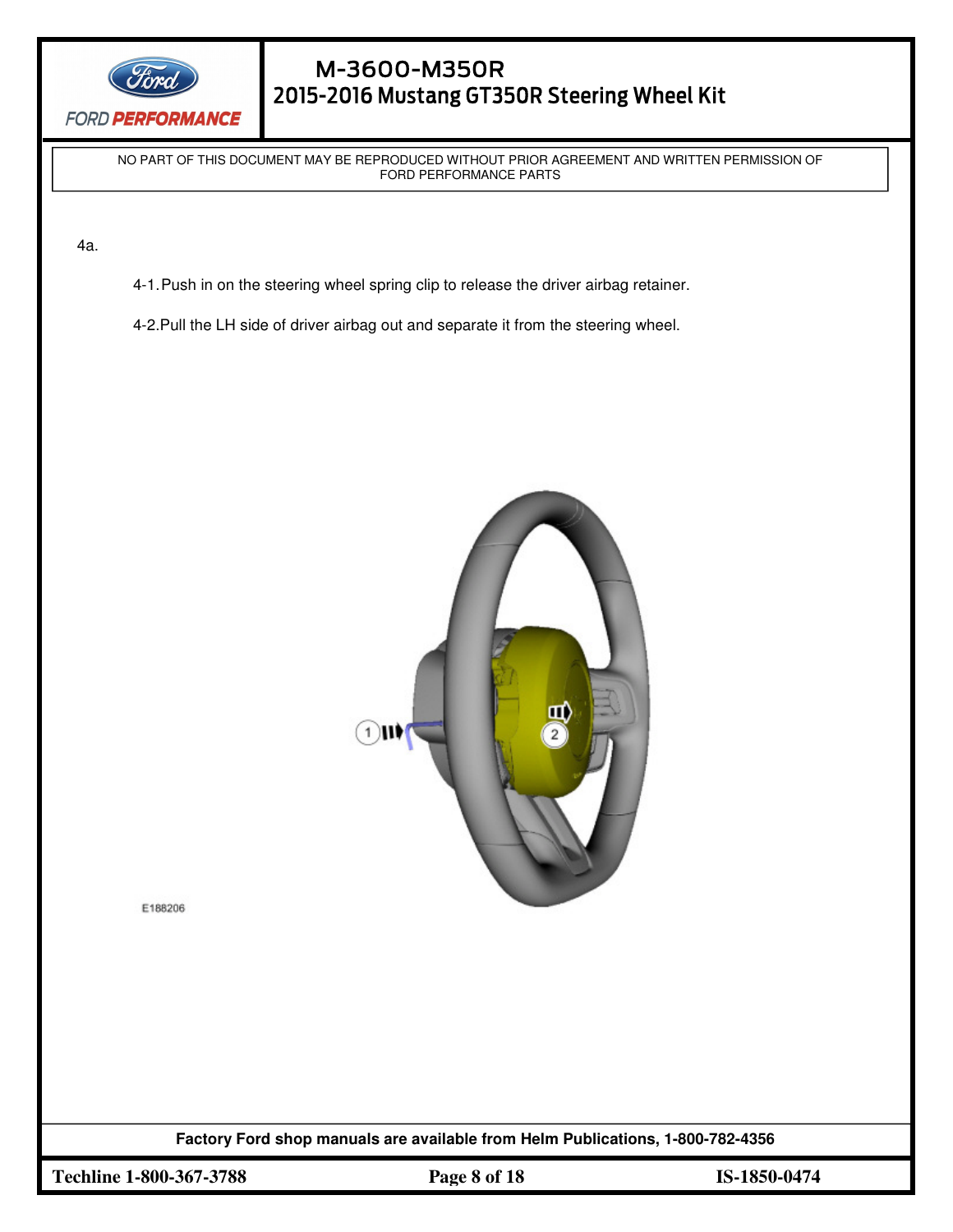

# M-3600-M350R 2015-2016 Mustang GT350R Steering Wheel Kit

NO PART OF THIS DOCUMENT MAY BE REPRODUCED WITHOUT PRIOR AGREEMENT AND WRITTEN PERMISSION OF FORD PERFORMANCE PARTS

5a. At the RH side of the steering wheel cover, locate the hole and insert a 3 mm (0.125 inch) Allen key.



E188207

**Factory Ford shop manuals are available from Helm Publications, 1-800-782-4356** 

**Techline 1-800-367-3788 Page 9 of 18 IS-1850-0474**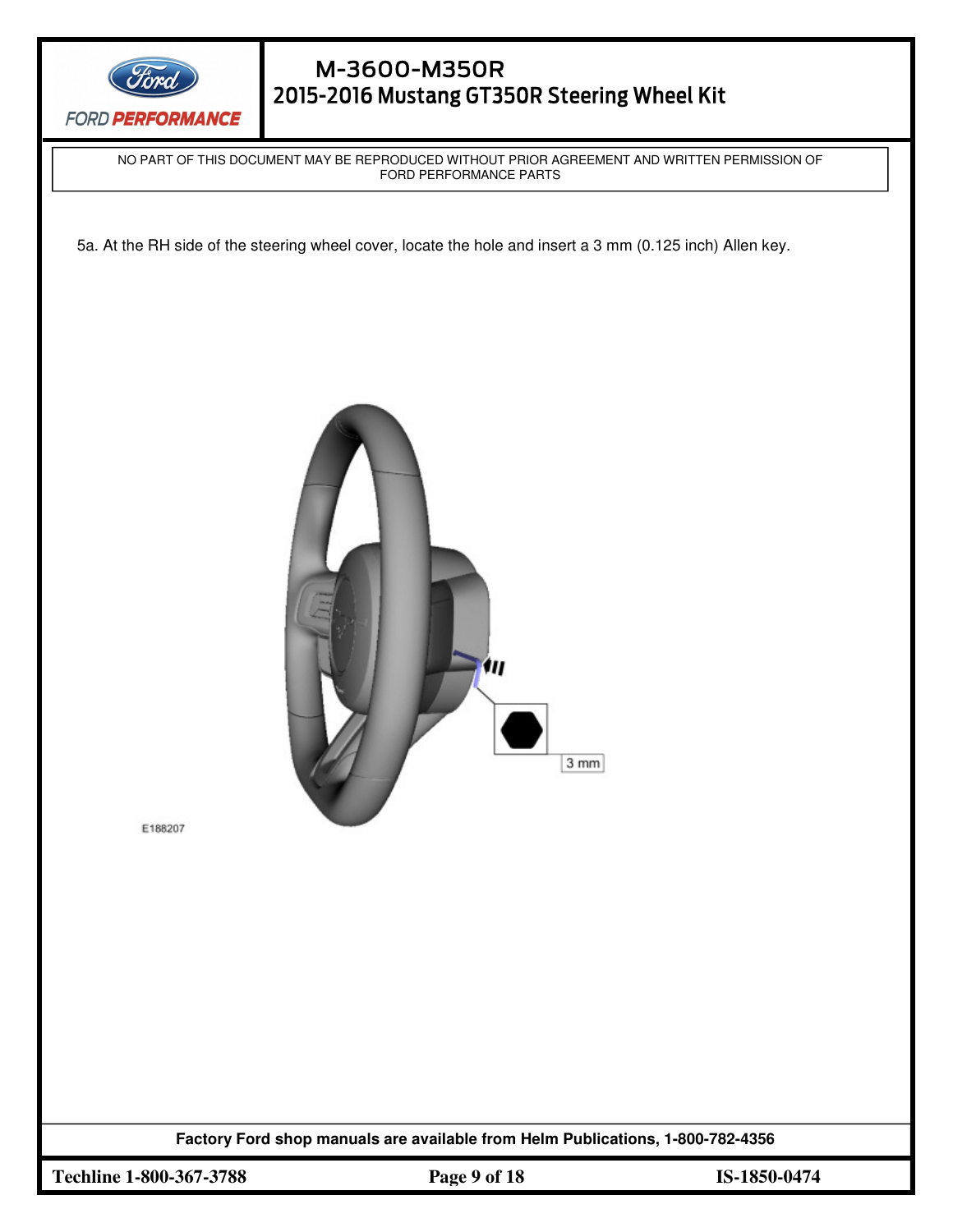

NO PART OF THIS DOCUMENT MAY BE REPRODUCED WITHOUT PRIOR AGREEMENT AND WRITTEN PERMISSION OF FORD PERFORMANCE PARTS

**6a. NOTE:** The driver airbag has been removed for clarity.

1911 - 1911 - 1911 - 1911 - 1911 - 1911 - 1911 - 1911 - 1911 - 1911 - 1911 - 1911 - 1911 - 1911 - 1911 - 1911<br>1911 - 1911 - 1911 - 1911 - 1911 - 1911 - 1911 - 1911 - 1911 - 1911 - 1911 - 1911 - 1911 - 1911 - 1911 - 1911

Angle the inserted end of the Allen key up and toward the front of the vehicle for ideal contact with the spring clip.



**Factory Ford shop manuals are available from Helm Publications, 1-800-782-4356** 

**Techline 1-800-367-3788 Page 10 of 18 IS-1850-0474**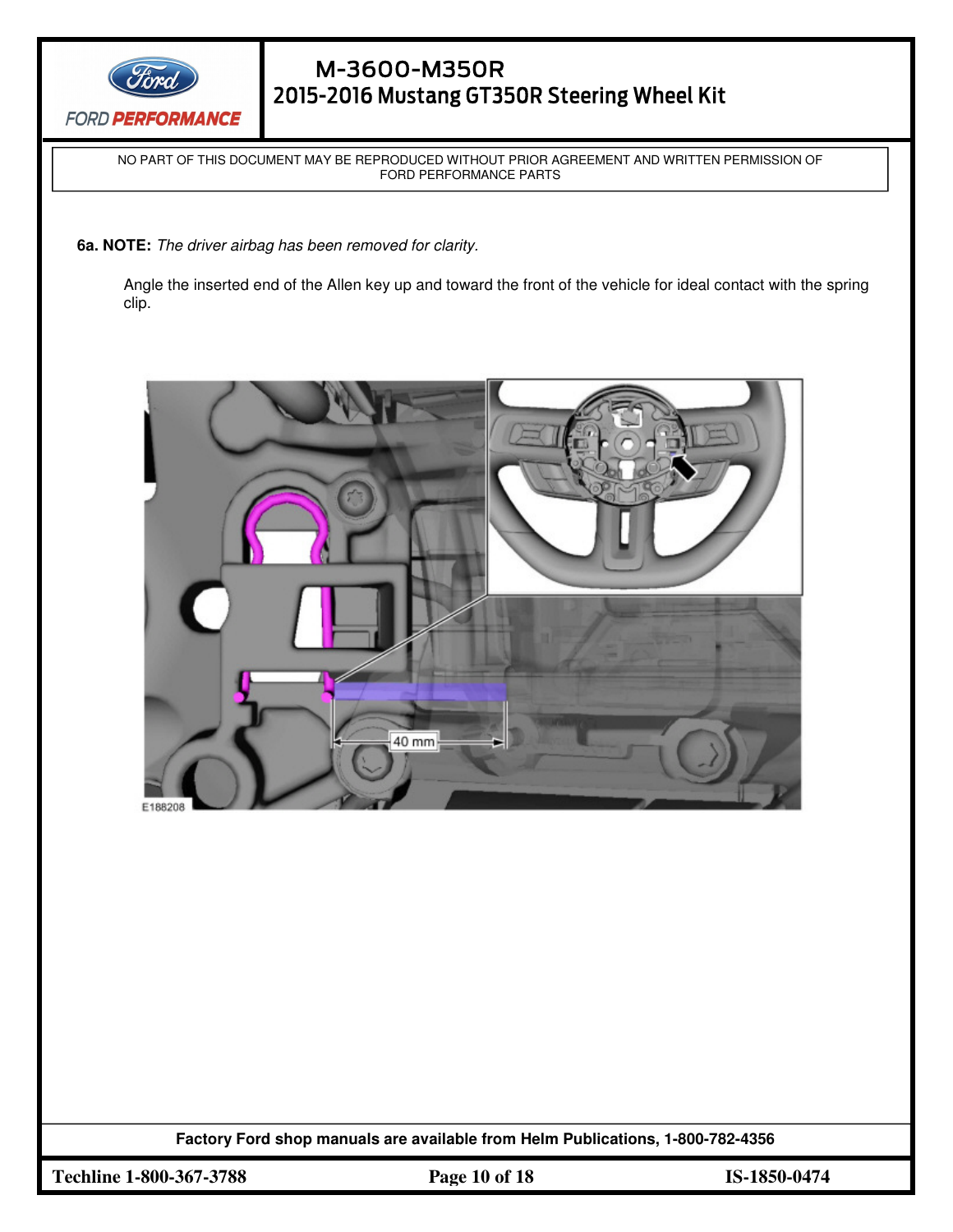

# M-3600-M350R 2015-2016 Mustang GT350R Steering Wheel Kit

NO PART OF THIS DOCUMENT MAY BE REPRODUCED WITHOUT PRIOR AGREEMENT AND WRITTEN PERMISSION OF FORD PERFORMANCE PARTS

 $\overline{a}$ 

7a.

- 7-1. Push in on the steering wheel spring clip to release the driver airbag retainer.
- 7-2. Pull the driver airbag out and separate it from the steering wheel.



E188209

**Factory Ford shop manuals are available from Helm Publications, 1-800-782-4356** 

**Techline 1-800-367-3788 Page 11 of 18 IS-1850-0474**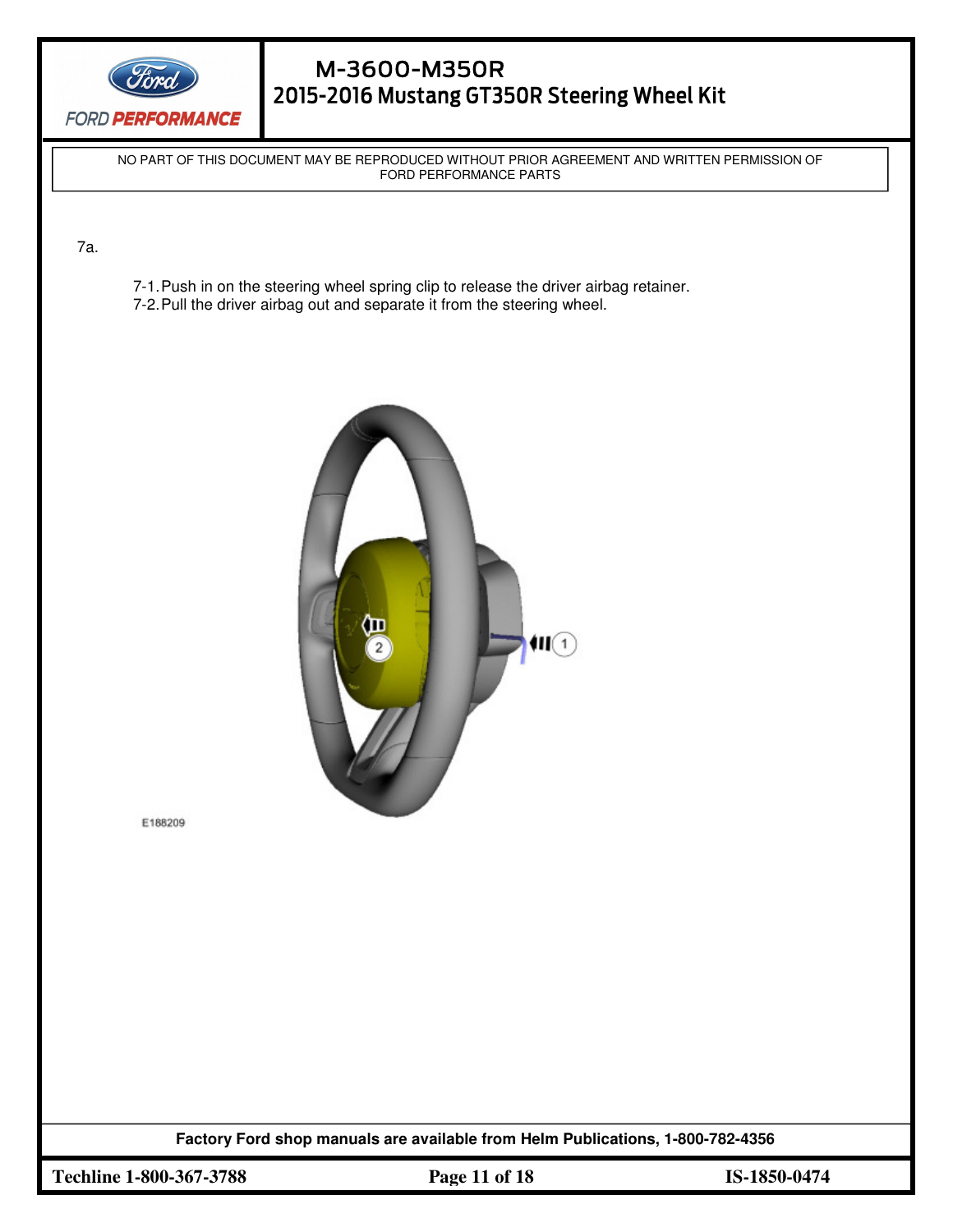

NO PART OF THIS DOCUMENT MAY BE REPRODUCED WITHOUT PRIOR AGREEMENT AND WRITTEN PERMISSION OF FORD PERFORMANCE PARTS

 $\overline{a}$ 

8a. Disconnect the 3 driver airbag electrical connectors.

1911 - 1911 - 1911 - 1911 - 1911 - 1911 - 1911 - 1911 - 1911 - 1911 - 1911 - 1911 - 1911 - 1911 - 1911 - 1911<br>1911 - 1911 - 1911 - 1911 - 1911 - 1911 - 1911 - 1911 - 1911 - 1911 - 1911 - 1911 - 1911 - 1911 - 1911 - 1911



E188306

- 2. (continued from page 1)
	- 1. Disconnect the steering wheel switches electrical connector.
	- 2. Remove the steering wheel bolt and the steering wheel. Torque: 35 lb.ft (47.5 Nm)

**Factory Ford shop manuals are available from Helm Publications, 1-800-782-4356** 

**Techline 1-800-367-3788 Page 12 of 18 IS-1850-0474**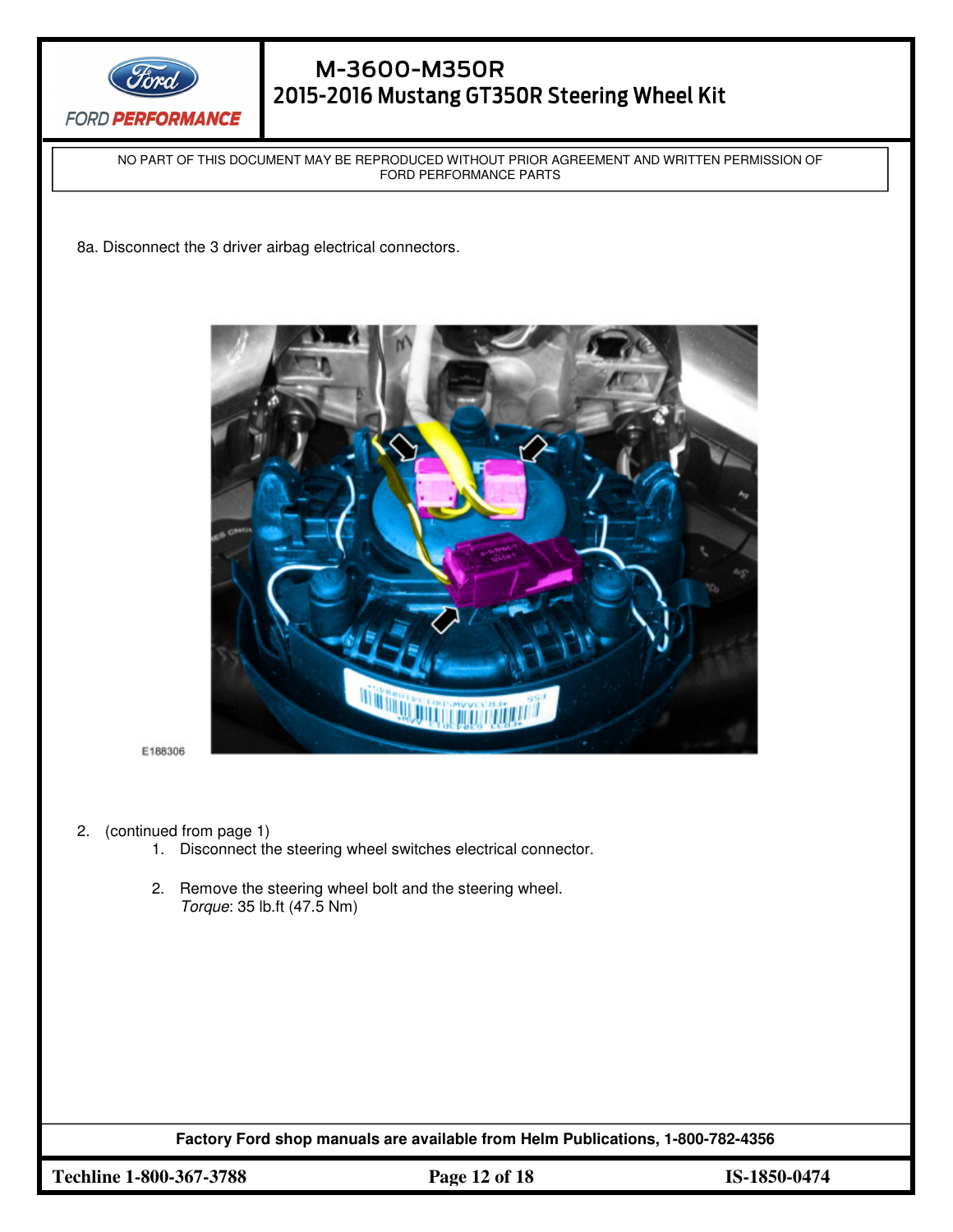

# M-3600-M350R 2015-2016 Mustang GT350R Steering Wheel Kit

NO PART OF THIS DOCUMENT MAY BE REPRODUCED WITHOUT PRIOR AGREEMENT AND WRITTEN PERMISSION OF FORD PERFORMANCE PARTS



3. Tape the clock-spring rotor to the outer housing to keep it from rotating.

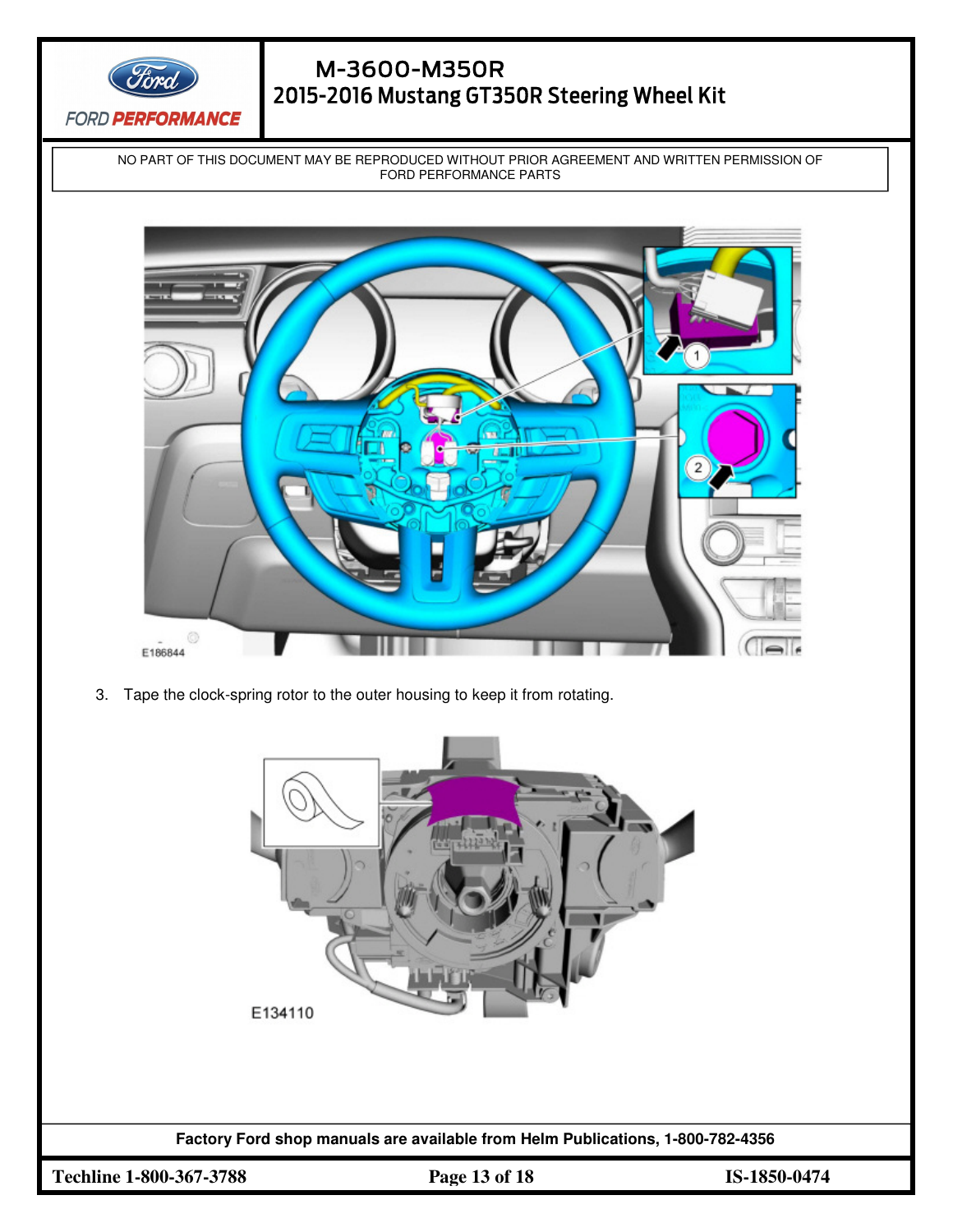

NO PART OF THIS DOCUMENT MAY BE REPRODUCED WITHOUT PRIOR AGREEMENT AND WRITTEN PERMISSION OF FORD PERFORMANCE PARTS

 $\overline{a}$ 

# **Steering Wheel Multifunction Switch**

1911 - 1911 - 1911 - 1911 - 1911 - 1911 - 1911 - 1911 - 1911 - 1911 - 1911 - 1911 - 1911 - 1911 - 1911 - 1911<br>1911 - 1911 - 1911 - 1911 - 1911 - 1911 - 1911 - 1911 - 1911 - 1911 - 1911 - 1911 - 1911 - 1911 - 1911 - 1911

#### **Removal**

**NOTE:** Removal steps in this procedure may contain installation details.

1. Remove the retainers, disconnect the electrical connectors and remove the switch and bezel assemblies. Torque: 44 lb.in (5 Nm)



E186977

**Factory Ford shop manuals are available from Helm Publications, 1-800-782-4356**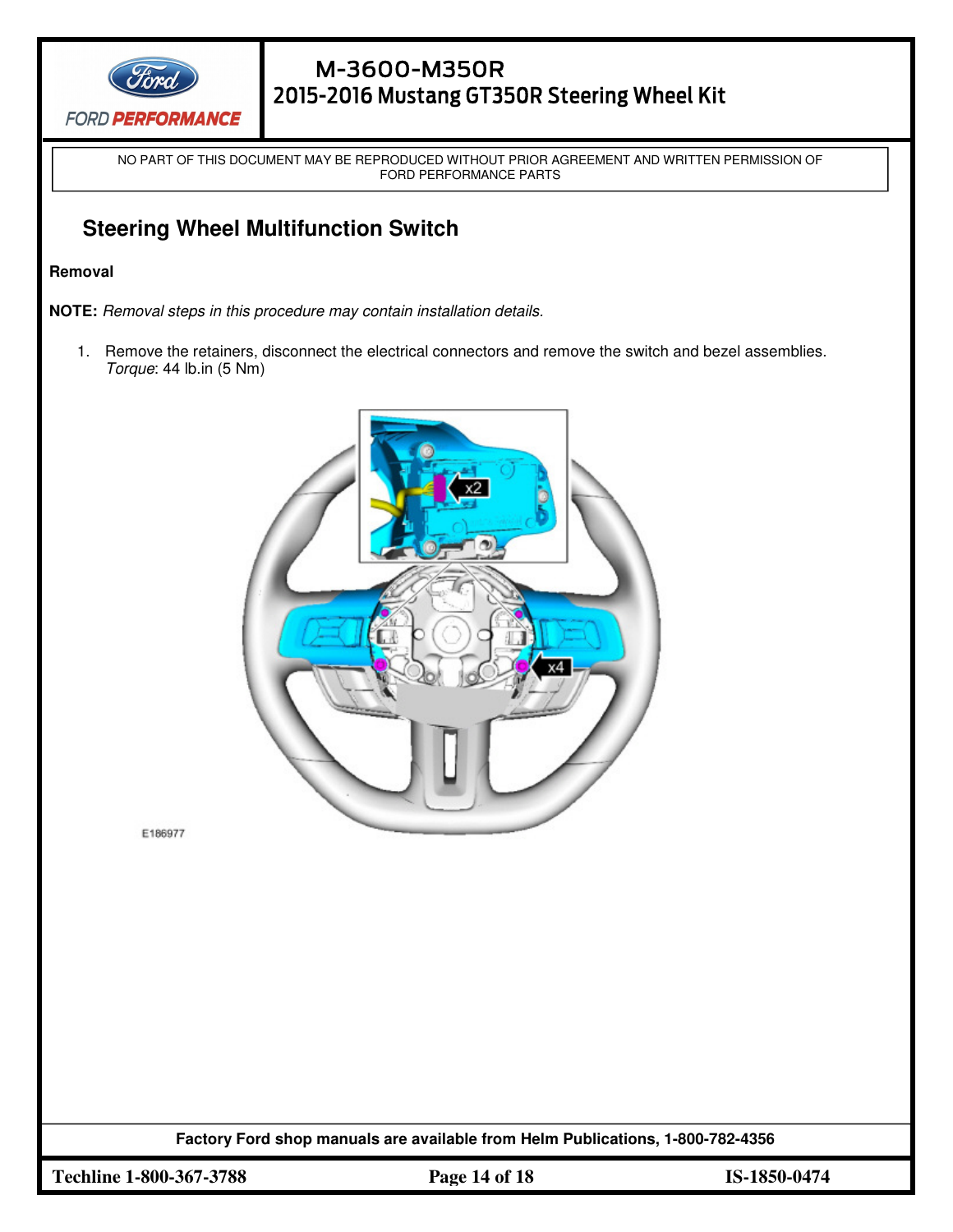

NO PART OF THIS DOCUMENT MAY BE REPRODUCED WITHOUT PRIOR AGREEMENT AND WRITTEN PERMISSION OF FORD PERFORMANCE PARTS

 $\overline{a}$ 

1. On both sides. Remove the retainers and the upper steering wheel switch.

1911 - 1911 - 1911 - 1911 - 1911 - 1911 - 1911 - 1911 - 1911 - 1911 - 1911 - 1911 - 1911 - 1911 - 1911 - 1911<br>1911 - 1911 - 1911 - 1911 - 1911 - 1911 - 1911 - 1911 - 1911 - 1911 - 1911 - 1911 - 1911 - 1911 - 1911 - 1911





E186978

**Factory Ford shop manuals are available from Helm Publications, 1-800-782-4356** 

**Techline 1-800-367-3788 Page 15 of 18 IS-1850-0474**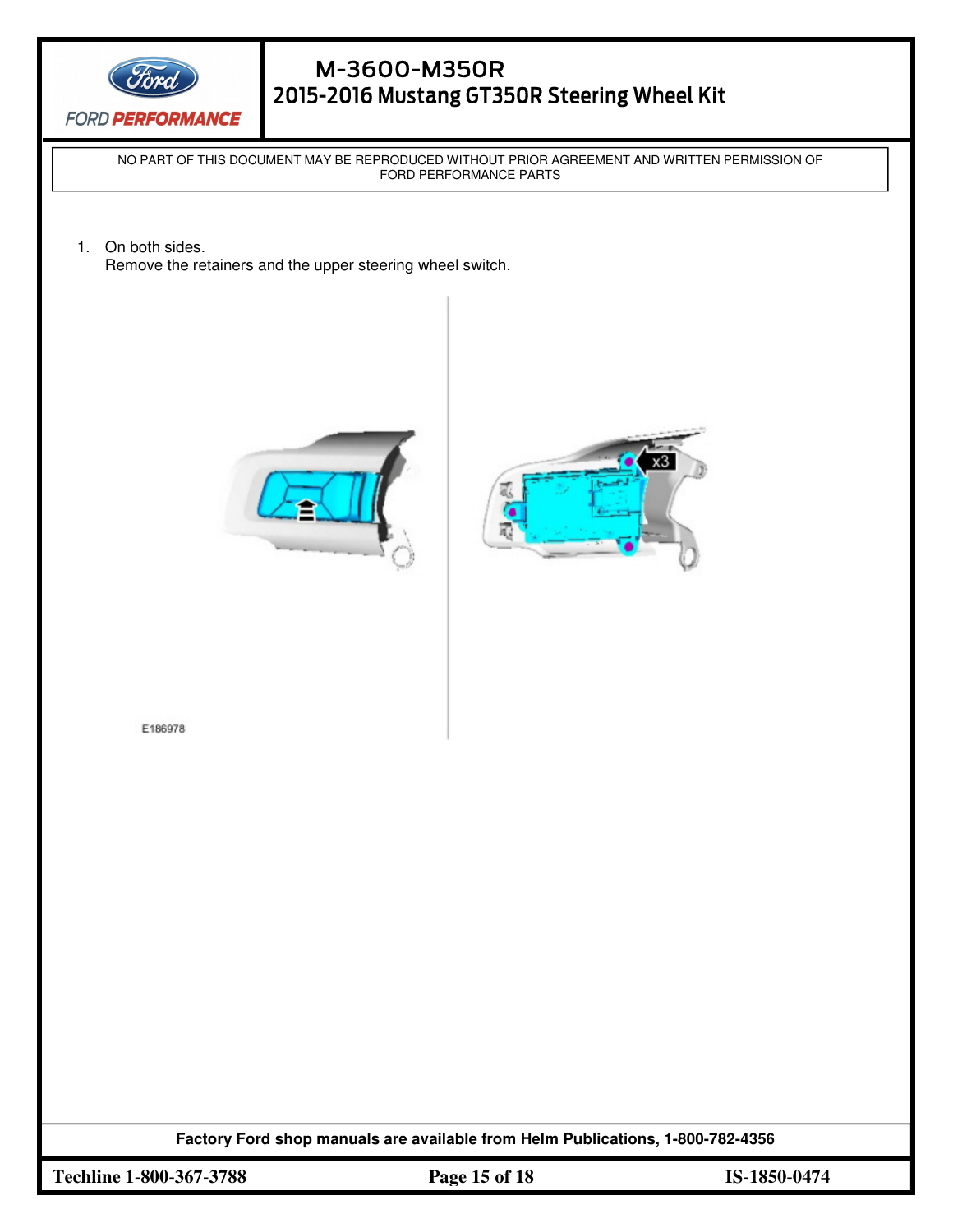

NO PART OF THIS DOCUMENT MAY BE REPRODUCED WITHOUT PRIOR AGREEMENT AND WRITTEN PERMISSION OF FORD PERFORMANCE PARTS

#### **Lower steering wheel switch**

3.

1. Remove the retainers. Torque: 44 lb.in (5 Nm)

1911 - 1911 - 1911 - 1911 - 1911 - 1911 - 1911 - 1911 - 1911 - 1911 - 1911 - 1911 - 1911 - 1911 - 1911 - 1911<br>1911 - 1911 - 1911 - 1911 - 1911 - 1911 - 1911 - 1911 - 1911 - 1911 - 1911 - 1911 - 1911 - 1911 - 1911 - 1911

- 2. Disconnect the electrical connectors.
- 3. Remove the lower steering wheel switches.



**Installation Steering Wheel Multifunction Switch** 

1. To install, reverse the removal procedure.

**Factory Ford shop manuals are available from Helm Publications, 1-800-782-4356** 

**Techline 1-800-367-3788 Page 16 of 18 IS-1850-0474**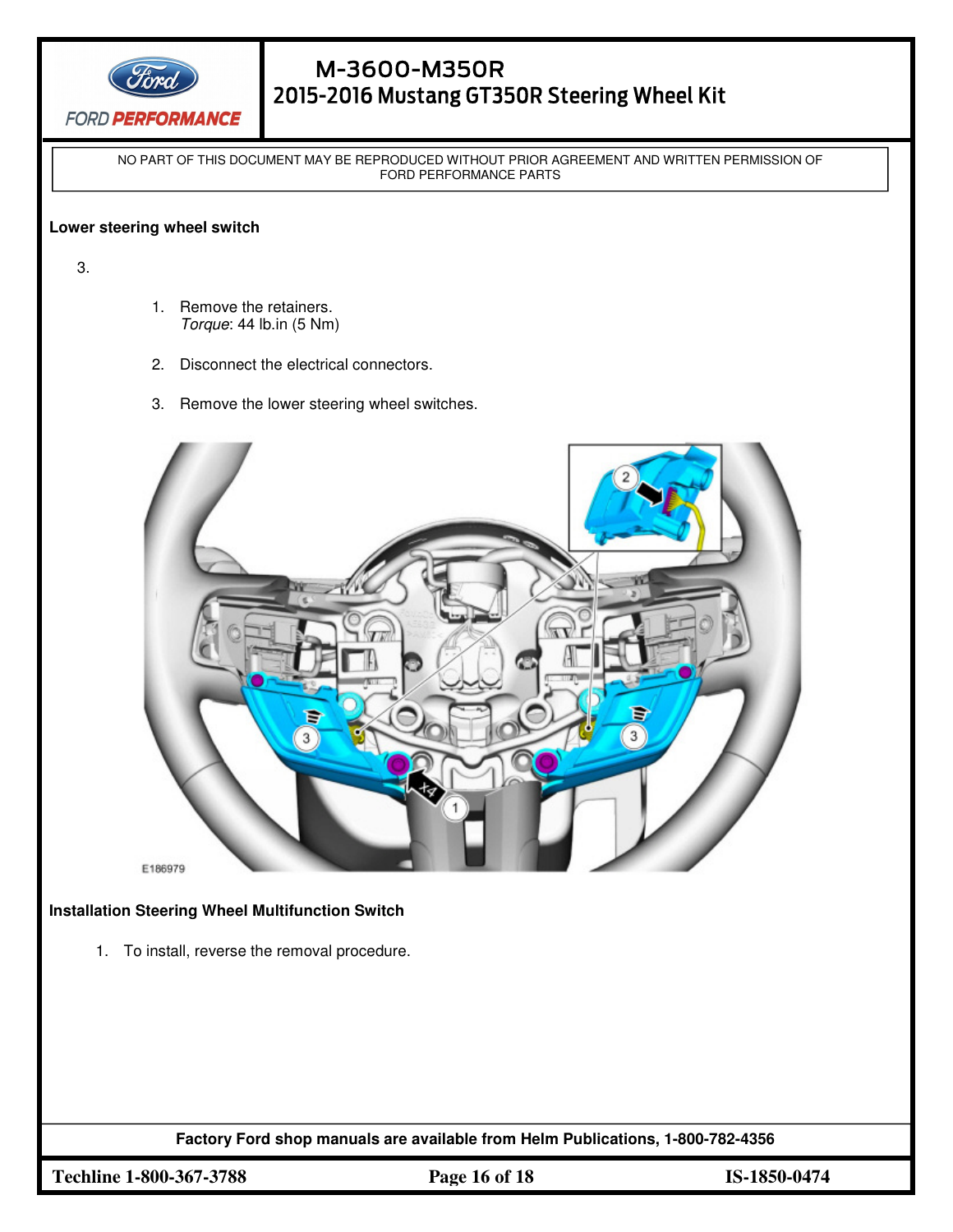

NO PART OF THIS DOCUMENT MAY BE REPRODUCED WITHOUT PRIOR AGREEMENT AND WRITTEN PERMISSION OF FORD PERFORMANCE PARTS

# **Steering Wheel Installation**

1. To install, reverse the removal procedure.

 Install the steering wheel and bolt Torque: 35 lb.ft (47.5 Nm)

# **Airbag Installation**

**WARNING: Incorrect repair techniques or actions can cause an accidental Supplemental Restraint System deployment. Make sure the restraint system is depowered before reconnecting the component. Refer to the Supplemental Restraint System depowering General Procedure in section 501-20B. Failure to precisely follow depowering instructions could result in serious personal injury from an accidental deployment.**

1. Connect the 3 driver airbag electrical connectors.



E188306

**Factory Ford shop manuals are available from Helm Publications, 1-800-782-4356** 

**Techline 1-800-367-3788 Page 17 of 18 IS-1850-0474**